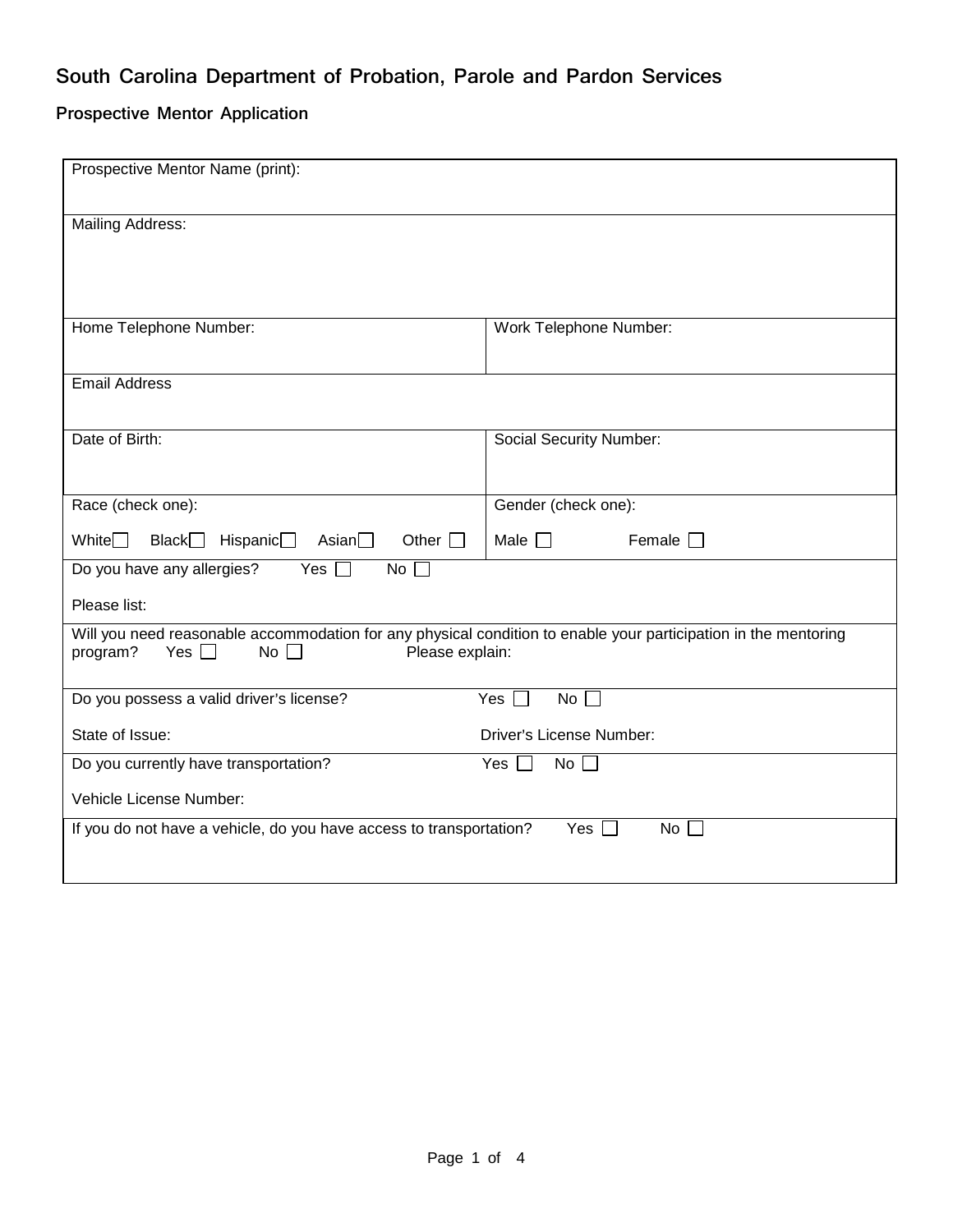| In case of emergency, who may we contact?                                                                   |  |  |
|-------------------------------------------------------------------------------------------------------------|--|--|
| Name:                                                                                                       |  |  |
|                                                                                                             |  |  |
| Address:                                                                                                    |  |  |
|                                                                                                             |  |  |
| Home Telephone Number:                                                                                      |  |  |
| Work / Other Telephone Number:                                                                              |  |  |
|                                                                                                             |  |  |
| Yes $\square$<br>No $\square$<br>Have you ever worked directly with an inmate or offender before?           |  |  |
|                                                                                                             |  |  |
| Please describe your employment history including any special knowledge and skill areas:                    |  |  |
|                                                                                                             |  |  |
|                                                                                                             |  |  |
|                                                                                                             |  |  |
|                                                                                                             |  |  |
|                                                                                                             |  |  |
|                                                                                                             |  |  |
|                                                                                                             |  |  |
|                                                                                                             |  |  |
|                                                                                                             |  |  |
|                                                                                                             |  |  |
|                                                                                                             |  |  |
| No $\square$<br>Have you ever been a victim of a crime?<br>Yes $\square$                                    |  |  |
| If so, please describe briefly:                                                                             |  |  |
|                                                                                                             |  |  |
|                                                                                                             |  |  |
|                                                                                                             |  |  |
|                                                                                                             |  |  |
| Have you ever been convicted of a crime other than a minor traffic violation?<br>No $\square$<br>Yes $\Box$ |  |  |
| If so, please describe:                                                                                     |  |  |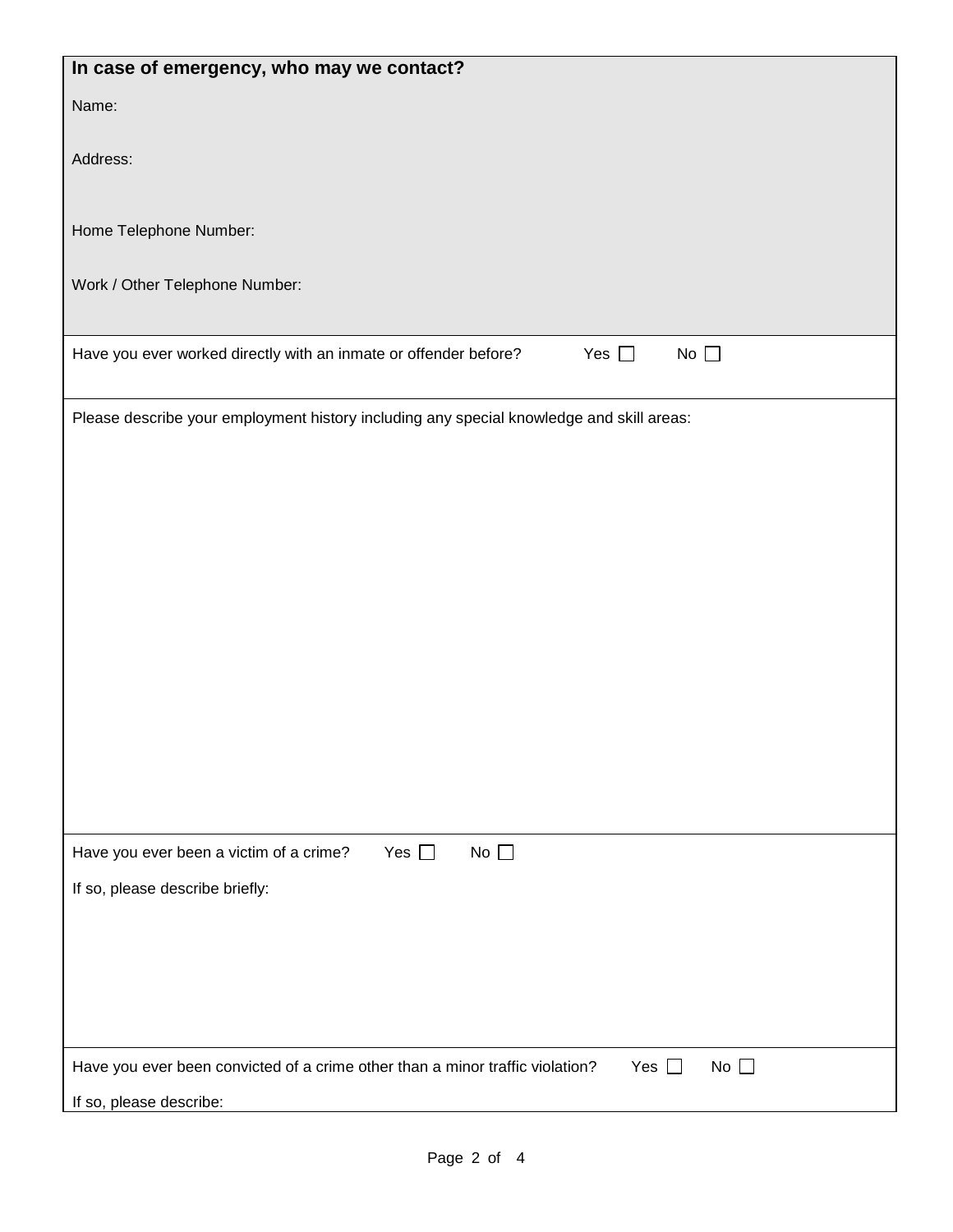Please list your current volunteer commitments:

Please list you interests, hobbies and activities you enjoy:

| I understand that as a Mentor I am required to meet with my Mentee, at a minimum, once per month.                                                                  |  |  |
|--------------------------------------------------------------------------------------------------------------------------------------------------------------------|--|--|
| No.<br>Yes I                                                                                                                                                       |  |  |
| l understand that as a Mentor I must submit via mail or email a brief monthly report that summarizes monthly mentoring<br>activities between myself and my Mentee. |  |  |
| Yes l<br>No.                                                                                                                                                       |  |  |
| understand that I must attend orientation training prior to serving as a mentor.                                                                                   |  |  |
| Yes  <br>No.                                                                                                                                                       |  |  |
| Please list any comments that you may have about potentially becoming a mentor in this program:                                                                    |  |  |
|                                                                                                                                                                    |  |  |
|                                                                                                                                                                    |  |  |
|                                                                                                                                                                    |  |  |
|                                                                                                                                                                    |  |  |
|                                                                                                                                                                    |  |  |